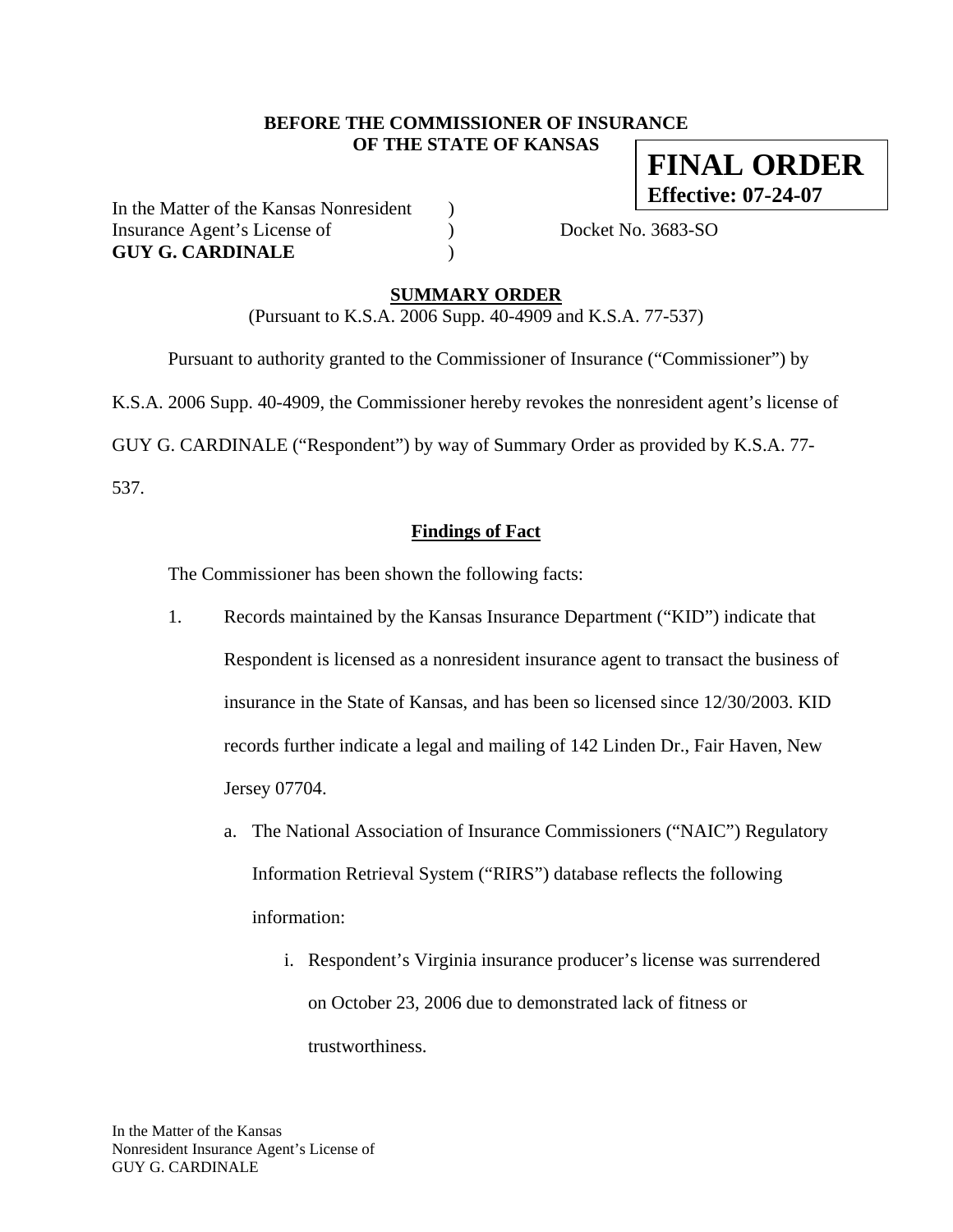- ii. Respondent's Connecticut insurance producer's license was voluntarily surrendered, effective February 13, 2007 due to Criminal Proceedings.
- iii. Respondent's Massachusetts insurance producer's license was voluntarily surrendered, effective March 7, 2007 for Criminal Proceedings.
- iv. Respondent's Louisiana insurance producer's license was voluntarily surrendered, effective April 3, 2007 due to a felony conviction in Respondent's home state.
- v. To date, KID has not received any notification from Respondent regarding the surrender of Respondent's insurance agent's license in the State of Louisiana.

## **Applicable Law**

K.S.A. 2006 Supp. 40-4909 provides, in pertinent part:

- (a) The commissioner may deny, suspend, revoke or refuse renewal of any license issued under this act if the commissioner finds that the applicant or license holder has…
	- (2) Violated
		- (A) Any provision of chapter 40 of the Kansas Statutes Annotated, and amendments thereto, or any rule and regulation promulgated thereunder;
			- (6) Been convicted of a misdemeanor or felony.
- (b) In addition, the commissioner may suspend, revoke or refuse renewal of any license issued under this act if the commissioner finds that the interests of the insurer or the insurable interest of the public are not properly served under such license.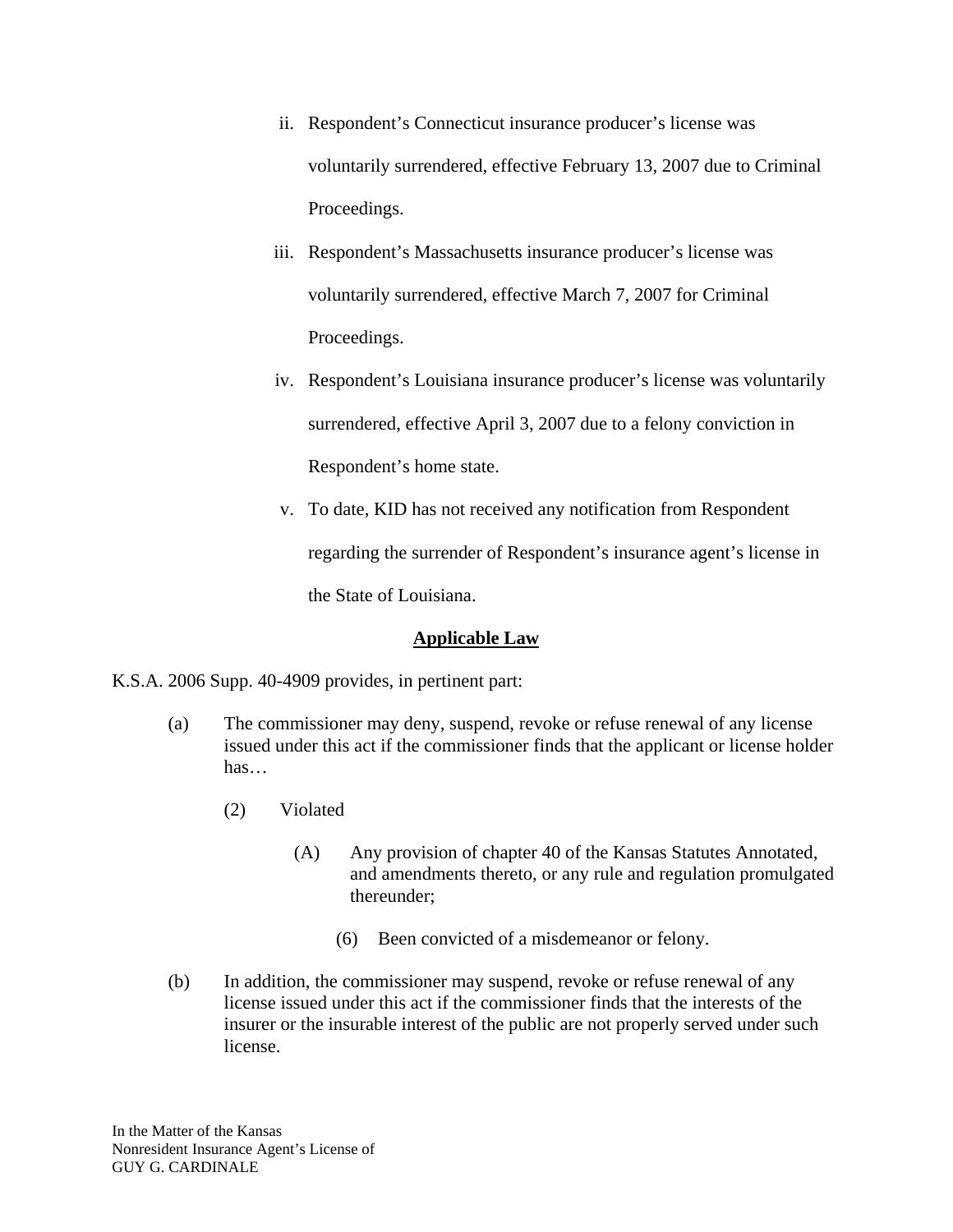K.A.R. 40-7-9 provides, in pertinent part:

Each person licensed in this state as an insurance agent shall report the following to the commissioner of insurance within 30 days of occurrence:

- (a) Each disciplinary action on the agent's license or licenses by the insurance regulatory agency of any other state or territory of the United States;
- (c) all details of any conviction of a misdemeanor or felony. The details shall include the name of the arresting agency, the location and date of the arrest, the nature of the charge or charges, the court in which the case was tried, and the disposition rendered by the court.

## **Conclusions of Law**

- 2. The Commissioner has jurisdiction over Respondent as well as the subject matter of this proceeding, and such proceeding is held in the public interest.
- 3. The Commissioner finds that Respondent's license may be revoked solely because Respondent was convicted of a felony.
- 4. The Commissioner concludes that Respondent violated the administrative regulation requiring a licensed agent to report disciplinary action other states within 30 days by failing to report the disciplinary action in Louisiana, Connecticut, Massachusetts, and Virginia.
- 5. The Commissioner concludes Respondent's Kansas nonresident insurance agent's license should be revoked pursuant to K.S.A. 2006 Supp. 40-4909(b) for the protection of the insurable interests of the public.
- 6. The Commissioner concludes that sufficient grounds exist for the revocation of the Kansas nonresident insurance agent's license of GUY G. CARDINALE pursuant to K.S.A. 2006 Supp. 40-4909 and K.A.R. 40-7-9.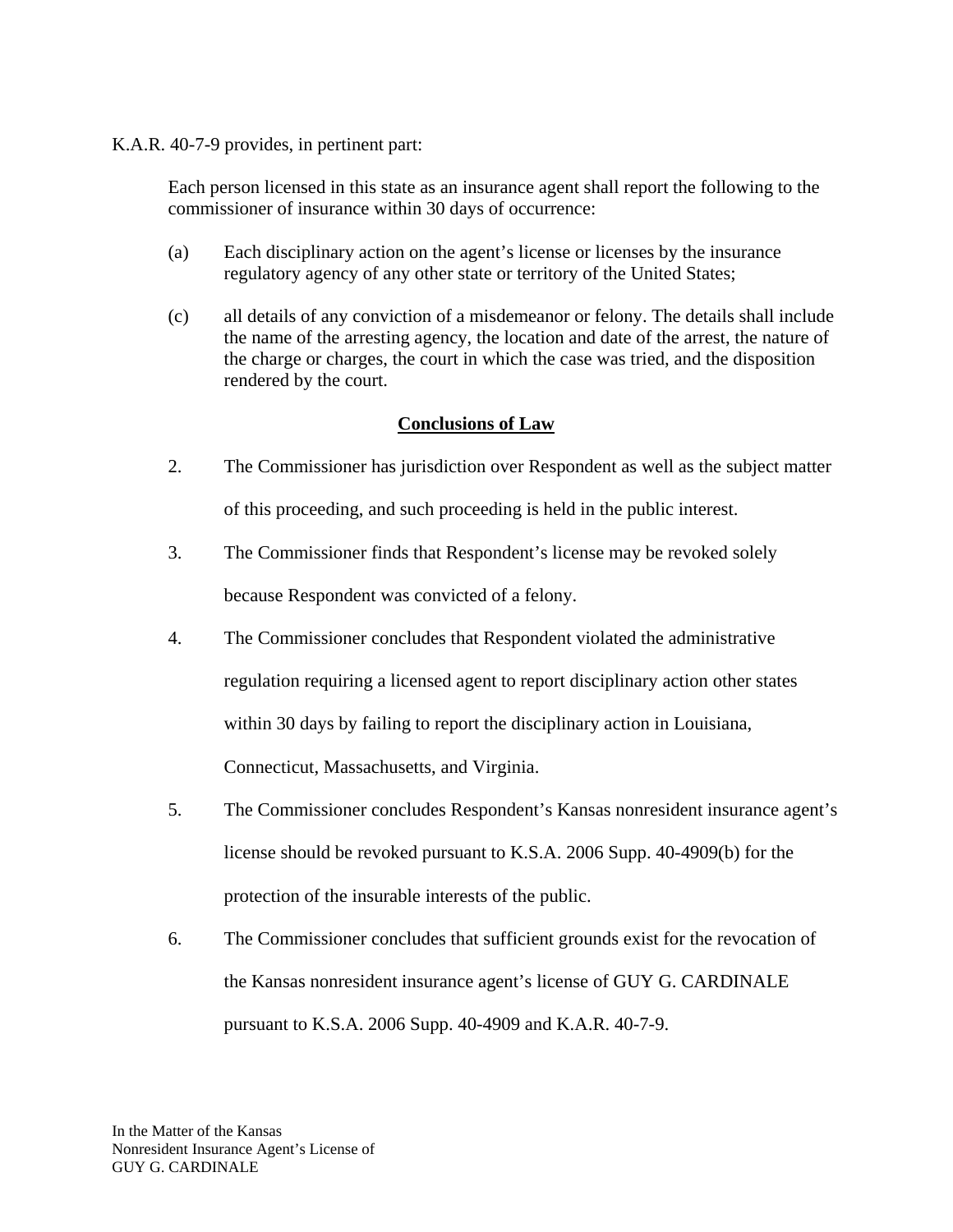7. Based on the facts and circumstances set forth herein, it appears that the use of summary proceedings in this matter is appropriate, in accordance with the provisions set forth in K.S.A. 77-537(a), in that the use of summary proceedings does not violate any provision of the law and the protection of the public does not require KID to give notice and opportunity to participate to persons other than GUY G. CARDINALE.

## **IT IS THEREFORE ORDERED BY THE COMMISSIONER OF INSURANCE THAT** the

Kansas Nonresident Insurance Agent's License of GUY G. CARDINALE is hereby

#### **REVOKED**.

**IT IS FURTHER ORDERED** that Respondent GUY G. CARDINALE shall CEASE and

DESIST from the sale, solicitation or negotiation of insurance and/or receiving compensation

deriving from the sale, solicitation or negotiation of insurance conducted after the effective date

of this Order.

#### **NOTICE OF RIGHTS**

GUY G. CARDINALE ("Respondent") is entitled to a hearing pursuant to K.S.A. 77-537, the Kansas Administrative Procedure Act. If Respondent desires a hearing, Respondent must file a written request for a hearing with:

 John W. Campbell, General Counsel Kansas Insurance Department 420 S.W.  $9<sup>th</sup>$  Street Topeka, Kansas 66612

This request must be filed within fifteen (15) days from the date of service of this Order. If Respondent requests a hearing, the Kansas Insurance Department will notify Respondent of the time and place of the hearing and information on the procedures, right of representation, and other rights of parties relating to the conduct of the hearing, before commencement of the same.

If a hearing is not requested in the time and manner stated above, this Order shall become effective as a Final Order upon the expiration of time for requesting a hearing, pursuant to K.S.A. 77-613. In the event Respondent files a petition for judicial review, pursuant to K.S.A. 77-613(e), the agency officer to be served on behalf of the Kansas Insurance Department is:

In the Matter of the Kansas Nonresident Insurance Agent's License of GUY G. CARDINALE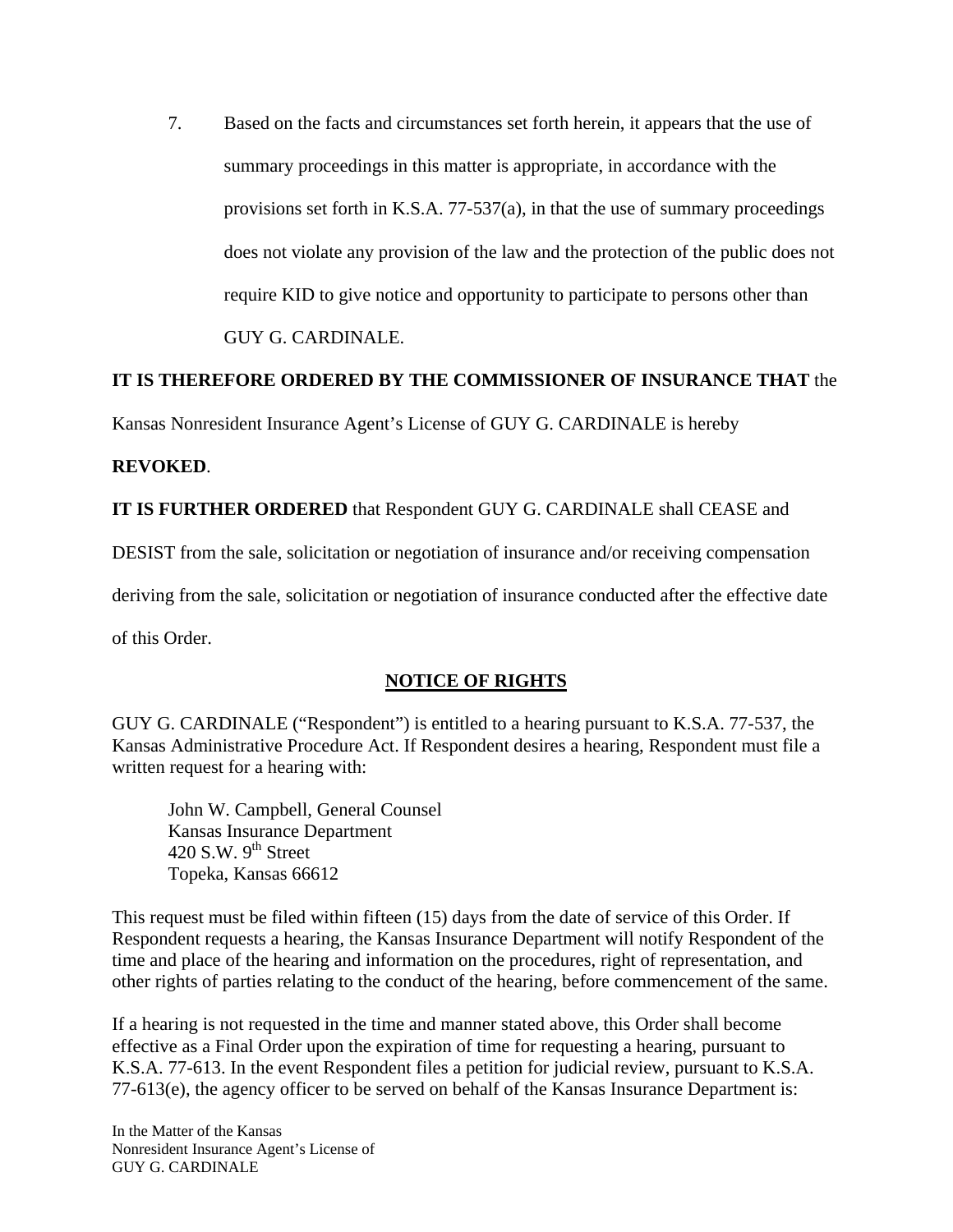John W. Campbell, General Counsel Kansas Insurance Department 420 S.W.  $9<sup>th</sup>$  Street Topeka, Kansas 66612

# **IT IS SO ORDERED THIS \_\_5th\_\_ DAY OF JULY, 2007, IN THE CITY OF TOPEKA, COUNTY OF SHAWNEE, STATE OF KANSAS.**



\_/s/ Sandy Praeger\_\_\_\_\_\_\_\_\_\_\_\_\_\_\_ Sandy Praeger Commissioner of Insurance

 \_/s/ John W. Campbell\_\_\_\_\_\_\_\_\_\_\_ John W. Campbell General Counsel